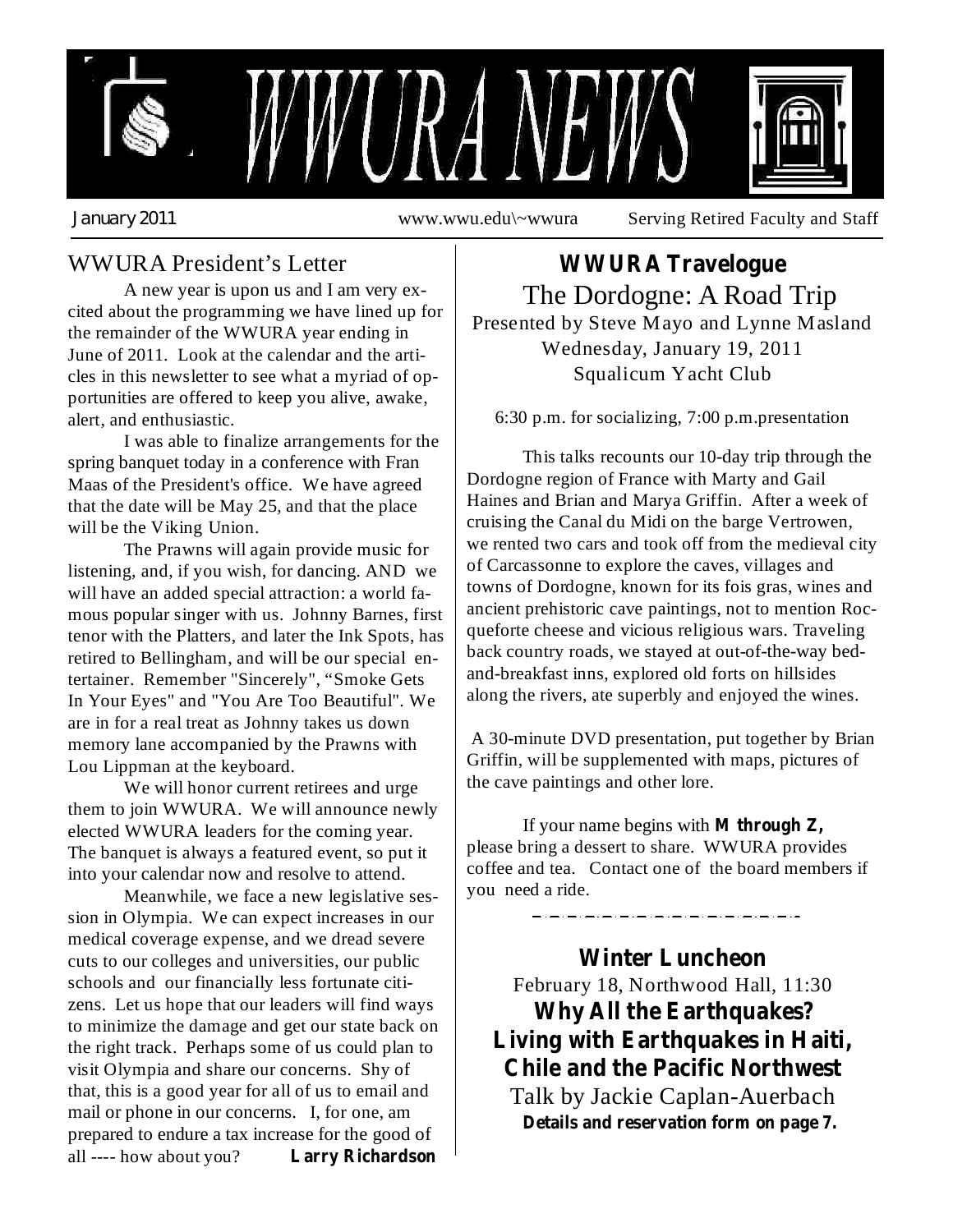## *HEALTH NOTES by Evelyn Ames RHEUMATOID ARTHRITIS*

According to the Arthritis Foundation, rheumatoid arthritis (RA) is referred to as an autoimmune disease. The exact cause is not known but people with RA do have an immune system that turns against itself and begins attacking healthy tissue. The effects of rheumatoid arthritis can vary from person to person. A current belief is that RA isn't one disease but may be several different diseases that share commonalities. (http://www.arthritis.org/disease-center.php?disease\_id=31&df=effects) Approximately 1.3 million people in the United States have rheumatoid arthritis (RA). It can affect anyone, including children. Onset usually occurs between 30 and 50 years of age. People with the genetic marker HLA-DR4 may have an increased risk of developing RA. This marker is found in white blood cells and plays a role in helping the body distinguish between its own cells and those of foreign invaders.

Gender: Women develop rheumatoid arthritis more often then men. Approximately seventy percent of people with RA are women. Interestingly, women with RA typically go into remission when they get pregnant, but then the symptoms more often increase in the year following pregnancy. Men appear to be more severely affected when they develop RA.

**Progression of RA**: RA "progresses in three stages. The first stage is the swelling of the synovial lining, causing pain, warmth, stiffness, redness and swelling around the joint. Second is the rapid division and growth of cells, or pannus, which causes the synovium to thicken. In the third stage, the inflamed cells release enzymes that may digest bone and cartilage, often causing the involved joint to lose its shape and alignment, more pain, and loss of movement" (Arthritis Foundation).



**Sympoms:** "Rheumatoid arthritis can start in any joint, but it most commonly begins in the smaller joints of the fingers, hands and wrists. Joint involvement is usually symmetrical, meaning that if a joint hurts on the left hand, the same joint will hurt on the right hand. In general, more joint erosion indicates more severe disease activity" (Arthritis Foundation). Other common physical symptoms include:

fatigue, muscle pain, and weakness. ª

stiffness, particularly in the morning and lasting over 30 minutes, and when sitting for long periods of time •

- flu-like symptoms, including a low-grade fever. •
- pain associated with prolonged sitting. •
- flare up of disease activity followed by remission or disease inactivity. •
- rheumatoid nodules (lumps of tissue under the skin, typically on elbows) appear in about one-fifth of people with RA. (see above picture) •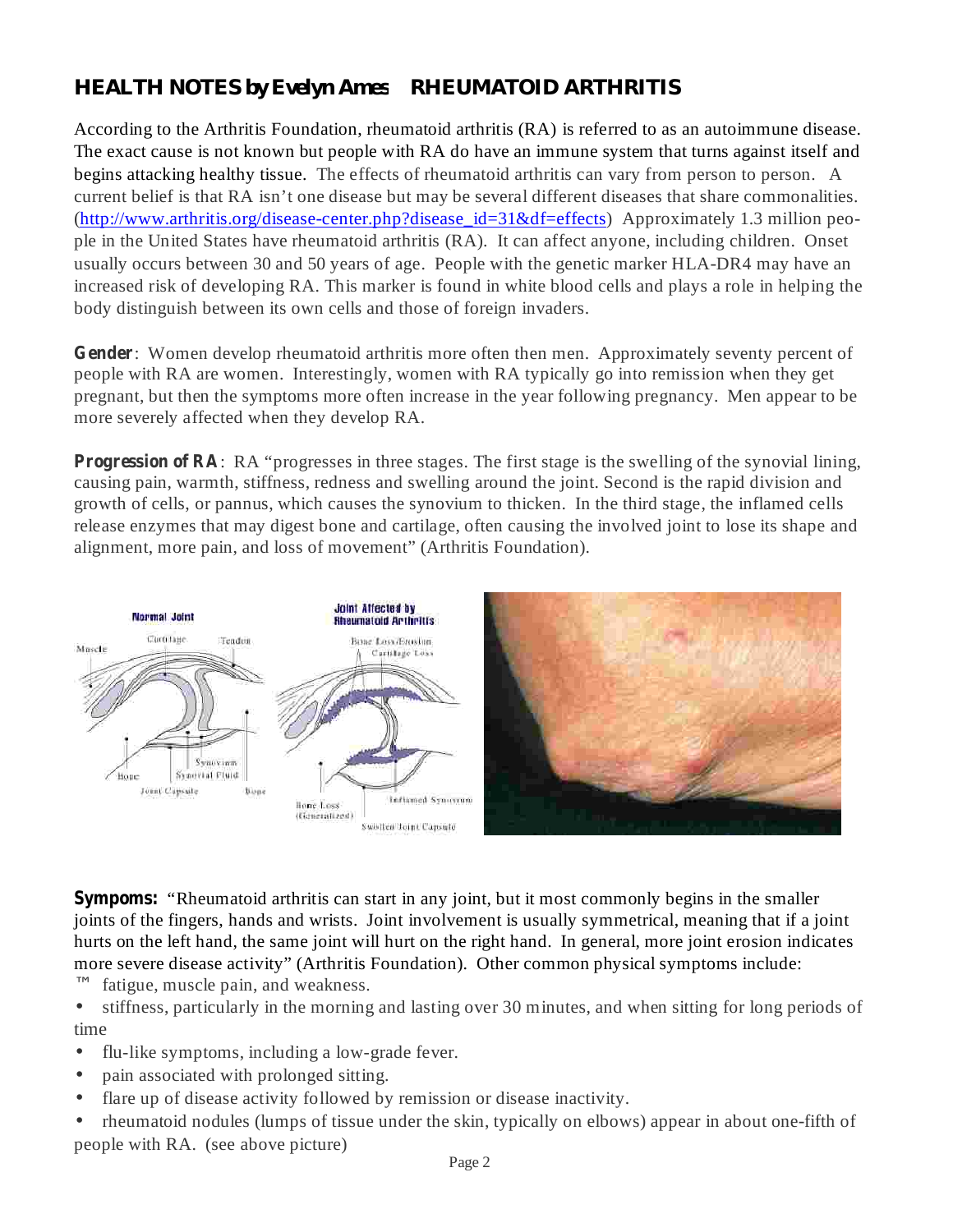- loss of appetite, depression, weight loss, anemia, cold and/or sweaty hands and feet.
- $\bullet$ involvement of the glands around the eyes and mouth, causing decreased production of tears and saliva (this is Sjögren's syndrome which is an arthritic disease).

Diagnosis, Medications, Treatments, and Living with RA, the site at the National Institute of Arthritis and Musculoskeletal and Skin Diseases provides thorough explanations. http://www.niams.nih.gov/ Health Info/Rheumatic Disease/default.asp#ra 17

Comment: be suspicious of any health professional who promises a "cure." Many therapies may help, but there is no cure for most kinds of arthritis and related diseases.

Web Sites to consider searching for information:

http://www.arthritis.org/disease-center.php?disease\_id=31&df=resources offers suggestions for selfmanagement techniques (e.g., exercise, stress management, relaxation and sleep) and combating depression.

http://community.arthritis.org/community/raconnect.htm (community resources)

American College of Rheumatology http://www.rheumatology.org/practice/clinical/patients/index.asp Arthritis Foundation sites: http://community.arthritis.org/community/raconnect.htm; how diagnosed:

http://www.arthritis.org/disease center.php?disease\_id=31&df=diagnosed

Healthwise – Knowledgebase site at Peace Health http://www.peacehealth.org/kbase/ Mayo clinic: http://www.mayoclinic.com/health/rheumatoid-arthritis/DS00020 http://www.rheumatoidarthritis.com/understanding-ra/signs-and-symptoms.aspx

alalisialaisin ja tulevan muutana muunnin kunnan kunnanna muunnin kunnannan kunnannan kunnan kunnan kunnan kun

## **Jingle Bell Run/Walk**

WWURA's 2010 Bellingham Jingle Bell Run/Walk for Arthritis team and Contributors! Many thanks for your participation as a walker/runner and donator for support of research and education about arthritic diseases. We raised \$1,075.

Our walkers: Anne Brown, Barbara and Mel Davidson, Rosemary Flora, Don King, Julie Fleetwood, Lynne Masland,Tina McCammack (Sandy Point friend of Chappelle Arnett), Ingeborg Paulus, Roy Potter, Donna Rochon, Heather and Bryn Magnusson, Pat Clarke, Charlie Way, Chris Suczek, and Gail and Marty Haines. Our runners were John Flora and Colin Magnusson. Our contributors who were not able to walk or who donated for the cause: Chappelle Arnett, Don Rochon, Lina Zeine, Mary Robinson, Mary Jo Lewis, Carol Radke, Marian Boylan, and Baldwin Way. Your support is greatly appreciated.

### **Evelyn Ames**

## **Christmas Party**

Thank you to everyone who helped make our Holiday Party such a success! Donna Rochon and Larry Richardson for bringing the ham and turkey; Margaret Loudon and Howard Evans for spearheading the after party cleanup; Barb Evans and Jan Berg for making sure we had beautiful tables to sit at; and What the Chelm for their spirited music. Also, thanks to everyone else for attending the party and filling the room with cheer.

### **Karen Perry**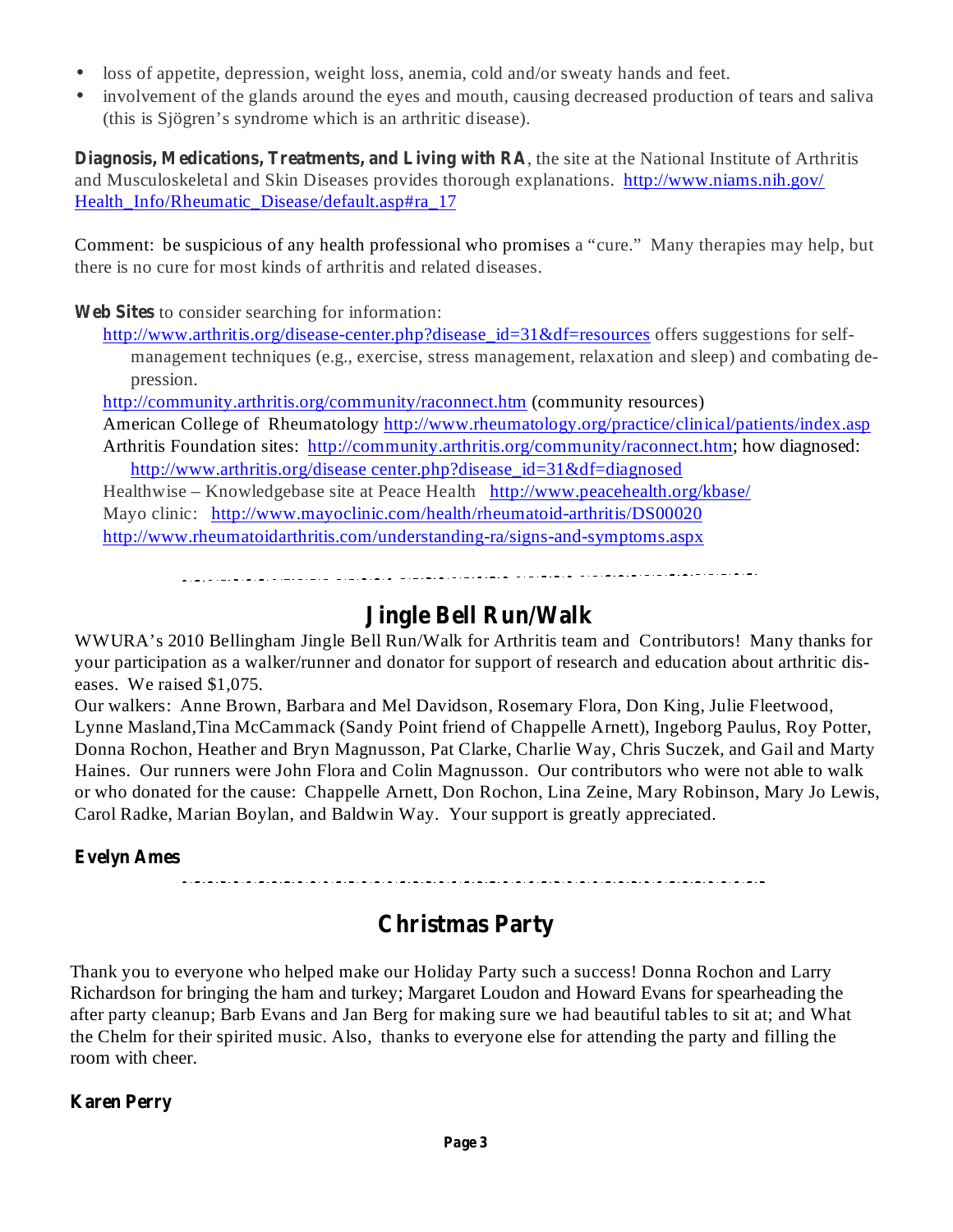# AMAWATERWAYS" Leading the Way in River Cruising





Enjoy an all-inclusive 7-night cruise on the MS AMACELLO from Amsterdam to Basel then spend 2 nights in Lucerne, 2 nights in Zürich

|     | Day Days          | <b>DESTINATION ACTIVITIES</b> |                                 |  |
|-----|-------------------|-------------------------------|---------------------------------|--|
| Fri | DFC <sub>2</sub>  |                               | Overnight flight to Holland     |  |
|     | Sat DEC 3         | Amsterdam.                    | <b>EMBARKATION</b>              |  |
|     |                   |                               | Welcome Cocktail & Dinner       |  |
|     | Sun DEC:4         | Arraterdam                    | City tour & canal boat cruise   |  |
|     | Man DECS          | Cologne                       | City tour & Cathedral visit     |  |
|     |                   | Koblenz                       | Evening walk                    |  |
|     | Tue DEC 6         | Rudesheim                     | Siegfried's Music Museum        |  |
|     |                   |                               | Visit Christmas Market          |  |
|     |                   |                               | Wine tasting                    |  |
|     | Wed DEC 7         | Worms                         | City tour                       |  |
|     |                   |                               | Visit Christmas Market          |  |
|     |                   | Spever                        | Heidelberg excursion            |  |
|     |                   |                               | Evening walk                    |  |
|     |                   | Thu DEC B Strasbourg          | Walking tour & canal cruise     |  |
|     |                   |                               | Visit Christmas Market          |  |
| Fπ  | DEC <sub>P</sub>  | Brevearh                      | Black Forest/Freiburg excursion |  |
|     |                   |                               | Visit Christmas Market          |  |
|     |                   |                               | OR Colmar "Alsace" excursion    |  |
|     |                   |                               | Wine tasting                    |  |
|     | Sat DEC10 Based   |                               | <b>DISEMBARKATION</b>           |  |
|     |                   |                               | City Tour                       |  |
|     |                   |                               | Visit Christmas Madest          |  |
|     |                   | <b>LUCREDA</b>                | Hotel Check-in                  |  |
|     | Sun DEC 11        | Lucesse                       | Walking tour                    |  |
|     |                   |                               | Visit Christmas Market          |  |
|     | Mon DEC 12 Zurich |                               | Transfer to hotel & check-in    |  |
|     | Tue DEC 13 Zunch  |                               | Walking tour                    |  |
|     |                   |                               | Visit Christmas Markets         |  |
|     | Wed DEC-14 Zurich |                               | Airport transfer & fly home-    |  |
|     |                   |                               |                                 |  |



M50 PER PERSON SHIPBOARD CREDIT | PORT CHARGES M122 PER PERSON Land Program 5920 FERPERSON DOUBLE | Air \$1,050 FER FERSON INCLUDING TAXES GETWARED Travel insurance is available and highly recommended. SOLO TRAVELLERS WELCOME.

We will help match you with a cabin-mate.

\*Rete is based on deutile company in Category E. Single supplement for lost: \$520 per posum Roundrip at, taxes and fuel surcharges are additional. Awilliverawes reserves the right to revise any errors on the flyer: tonerary subject to change. All prices are US Dollars. (ST #2065452-40)



#### **INCLUDED FEATURES:**

- + 7 Nights Deluxe Cruise Accommodation in an Outside Stateroom - 82% of the Staterooms with large French Balconies
- + 2 Nights Hotel Accommodation in Luceme including daily Buffet Breakfast
- + 2 Nights Hotel Accommodation in Zürich including daily Buffet Breakfast
- + Daily Sightseeing Program as outlined in the Itinerary
- Infotainment System in all Staterooms with Free Internet. Hit Movies
- + Terry Bathrobes and White-on white plush Bedding in all Staterooms
- Superb Dining with all Meals included danng your Cruise
- + Free-flowing Red & White Wines from Europe's great Wine Regions with every Dinner onboard the Ship
- Corktail Reception, Welcome Dinner & Captain's Gala Dinner
- + Special Highlights including Folklore Dances, Lectures & Theme Dinners
- . Onboard holiday festivities including tree decorating
- + Use of Bicycles to explore on your own-
- + Services of Professional Cruise Manager
- \* All English Language on board in a non-smoking Environment (smoking permitted only on the Sun Deck)
- + All Transfers with the Purchase of Cruise & Air package
- **+ All local Taxes**

**WESTERN WASHINGTON UNIVERSITY RETIREMENT ASSOCIATION** MEMBERS, FAMILIES & FRIENDS Kathryn Whitmer, Group Coordinator Ph. 360-734-7211 kathrynwhitmer@comcast.net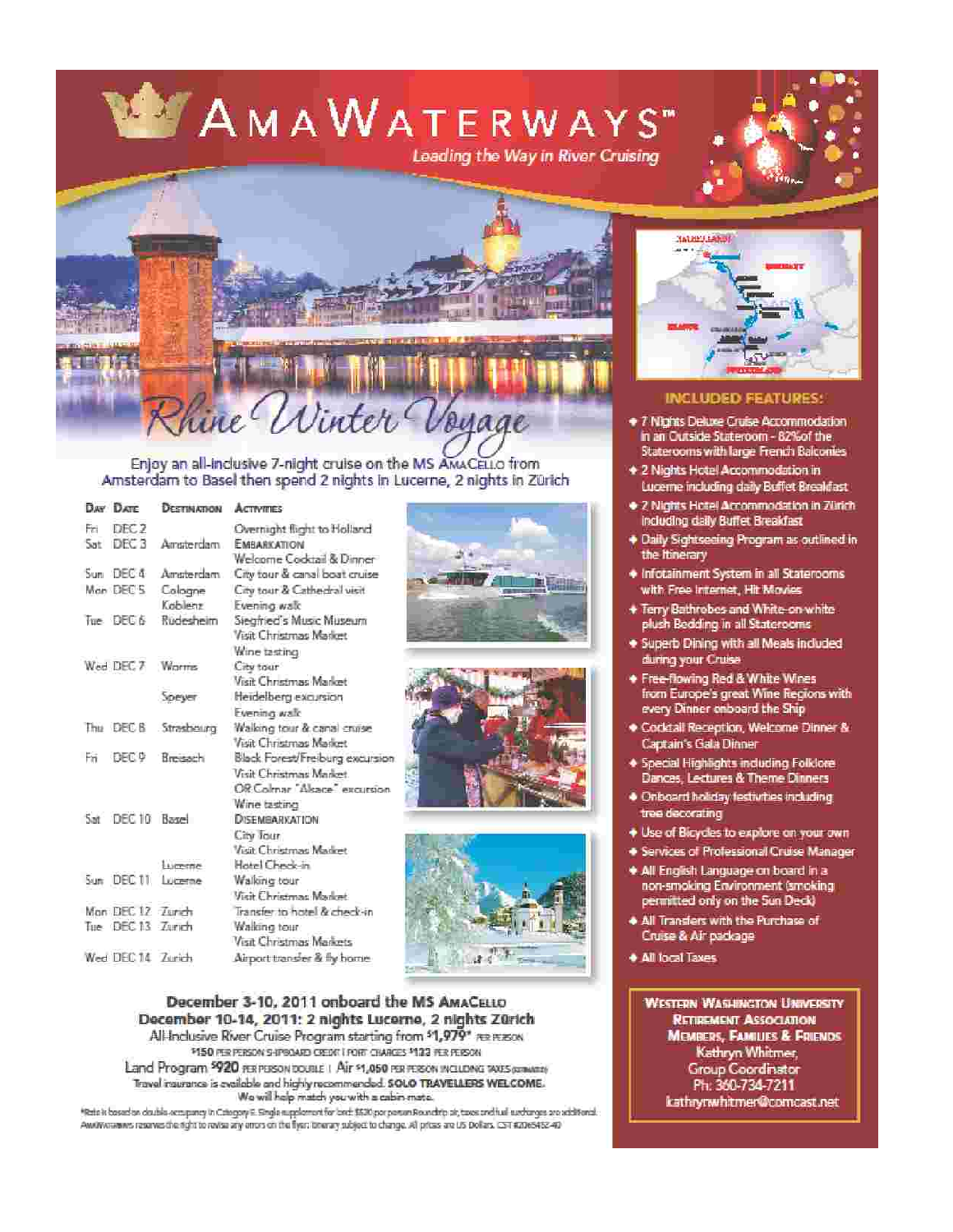## **WWURA TRAVEL NEWS**

## **April 11, 2011 – April 24, 2011** *The Route of the Maya -*

Join our group for two weeks to explore the Mayan culture. To make a reservation call Overseas Adventure Travel at 1-800-353-6262 and choose option 2. Advise the agent that the reservation is with the Rochon group-#11246. All that is necessary at this time is to pay the\$350 deposit. The base price for this tour from Seattle is \$2,595. Also, please let Don or Donna Rochon know that you have made your reservation (647-2301). Space is limited to 15 travelers.

In Honduras we'll visit two UNESCO World Heritage sites: Joya de Ceren known as the "Pompeii of the Americas," and Copan, one of the Maya's most elaborate cities and the site of the Hieroglyphic Stairway. In the jungles of Guatemala, we will explore the magnificent ruins of Tikal. We will also cruise the waters of Lake Atitlans. When deciding whether or not to join us, know that this adventure is not appropriate for travelers using wheelchairs or other mobility aids. You must be comfortable participating in 6-8 hours of daily physical activities and sightseeing, and be able to walk 3 miles unassisted over the course of each day.

#### **Oregon Shakespeare Festival - May 3 - May 6, 2011**

Join us for our 3rd trip to Ashland We will have a chance to see four plays: Shakespeare's *Measure* for *Measure* and Julius Caesar; Moliere's The Imaginary Invalid and August:Osage County by Tract Letts. The cost of the bus is \$212; the tickets are \$15 for the BowmerTheatre and \$23 for the New Theatre. We will stay at The Bard's Inn again which is convenient to the theaters and to restaurants; the cost depends on your room choice.

we were not able to get tickets to To Kill A Mockingbird or The Language Archive. The **deadline for registration is March 10, 2011** . If you would like more information or an updated reservation form, please con-The November Newsletter had more complete information. There have been two changes in plays; tact Barbara Evans, 360-650-9724 or <br/>barbandhoward@comcast.net>. Information will be available at the January Travelogue.

#### **- December 2-24, 2011** *Rhine Winter Voyage*

WWURA members and friends are booking their cabins aboard AMAWaterways' 148 passenger AMACello for the 2011 holiday markets trip beginning in Amsterdam and ending in Zurich. Eleven have reserved; twenty will be our maximum. The detailed itinerary and special features of the trip are shown on the adjacent page in this newsletter.

**COST: All-inclusive River Cruise** - from \$1979 per person, group rate, double occupancy. **Land** (Lucerne and Zurich) - \$920 per person, double occupancy. Port charges - \$133 per person. **Airfare (estimated)** - \$1050 per person including taxes.

Each participant receives \$150 shipboard credit. Solo travelers are welcome.

**Deposit: \$400 per person** . Final payment is not due until September 1, 2011.

Please contact Joyce D. Wilson, Professional Travel and Cruise Consultant (733-4703 or Kathy Whitmer (734-7211) to make a reservation . Information will also be available at the travelogues. Join Kathy for this wonderful voyage on the Rhine .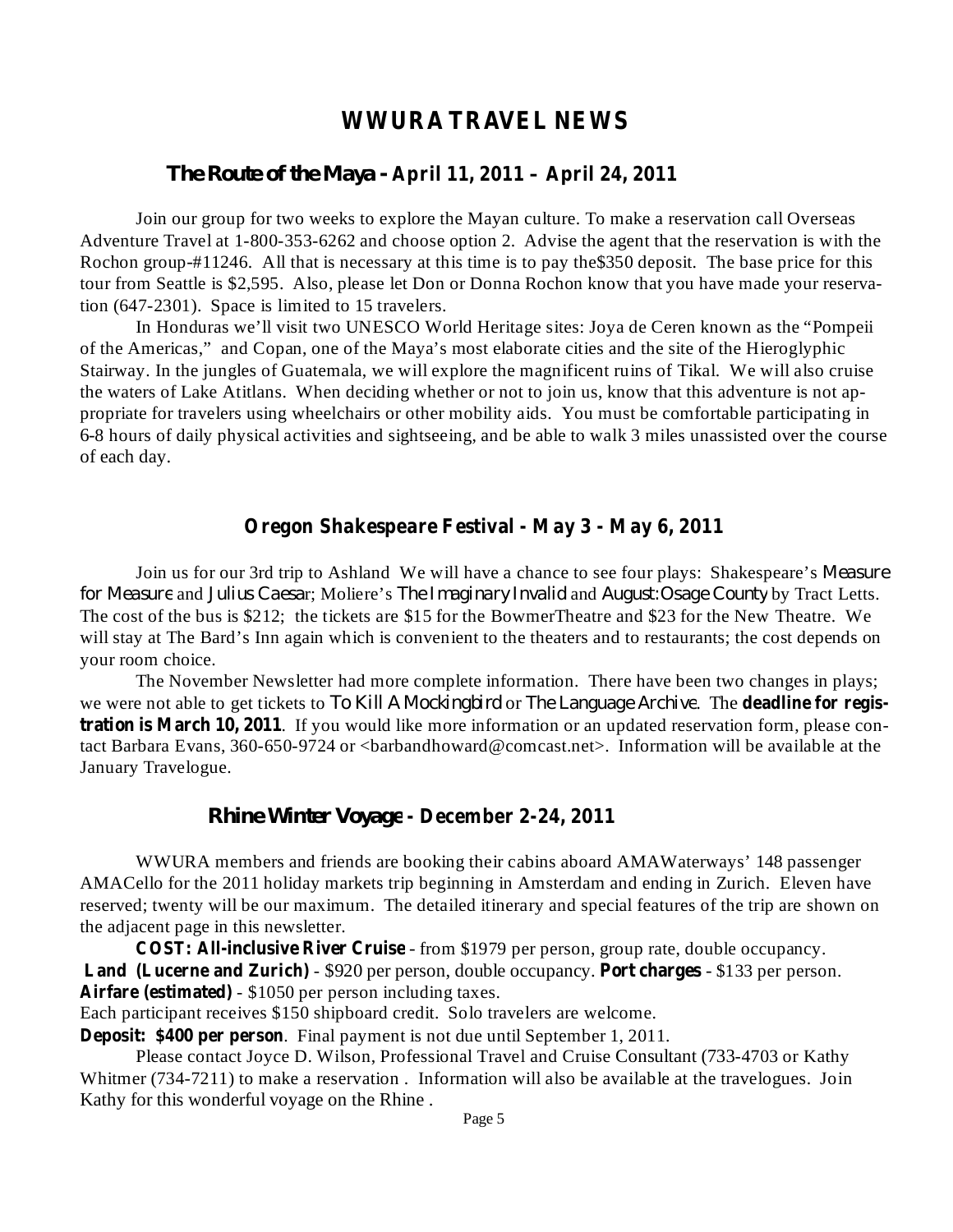## **WWURA INTEREST GROUPS**

WWURA'S interest groups are open to anyone who is interested. If you would like to become a part of any of them, call the contact person. If you have an idea for another interest group, call Barb Evans, 650-9724.

January's interest group meetings are listed below.

- Donna Rochon, 647-2301 **BOOK GROUP** Meet at Evelyn Mason's, 914 17th St. 2:30, Tues. Jan. 18th The book is *Our Documents: 100 Milestone Documents from the National Archives.* - Evelyn Ames, 734-3184 **OPERA GROUP** The Metropolitan Opera's Live in HD broadcast is shown at the Lincoln Theatre in Mount Vernon at 10:00 am. Call Evelyn if you need a ride or can drive. January 8, La Fanciulla del West; encore performance is Sunday, Jan. 16, at 1 p.m.

BRIDGE GROUP - Barb Evans, 650-9724

The bridge group meeting is January 25 at 1:30 at Jan Berg's, 1029 16th St.

#### **DOWNHILL SKIING** - Charlie Way, 734-0649

Call Charlie if you are interested.

#### **INFORMAL DINING** - Dinners are ongoing.

Members will be contacted with group information Call Barb Evans, 650-9724 or Jan Berg if you would like to be added to the list.

**BIKING** - Will begin again in the spring.

Evelyn Wright, Joan Roe and Nanette Davis have agreed to work as a committee to start a **WRITERS**  writer's group. Contact one of them if you are interested or have comments to offer, This might be a great new adventure for you.

## **17 th Annual Employee Arts and Crafts Show**

WWURA members are encouraged to contribute art or craft pieces to the WWU Employee Arts and Crafts Show. Details and forms for submitting pieces can be found at the website below **.**

17<sup>th</sup> Annual Employee Arts and Crafts Show, March 7-11, 2011 Exhibit Dates: Monday - Friday, March 7-11, 2011 VU 565 Opening Reception: Monday, March 7, 3-5 pm, VU 565

Exhibit Hours: Monday, March 7: 11 am - 5 pm, Tuesday-Thursday, March 8-10: 11 am - 4 pm

Friday, March 11: 11 am - 1:30 pm

*http://www.wwu.edu/depts/artscraftsshow/*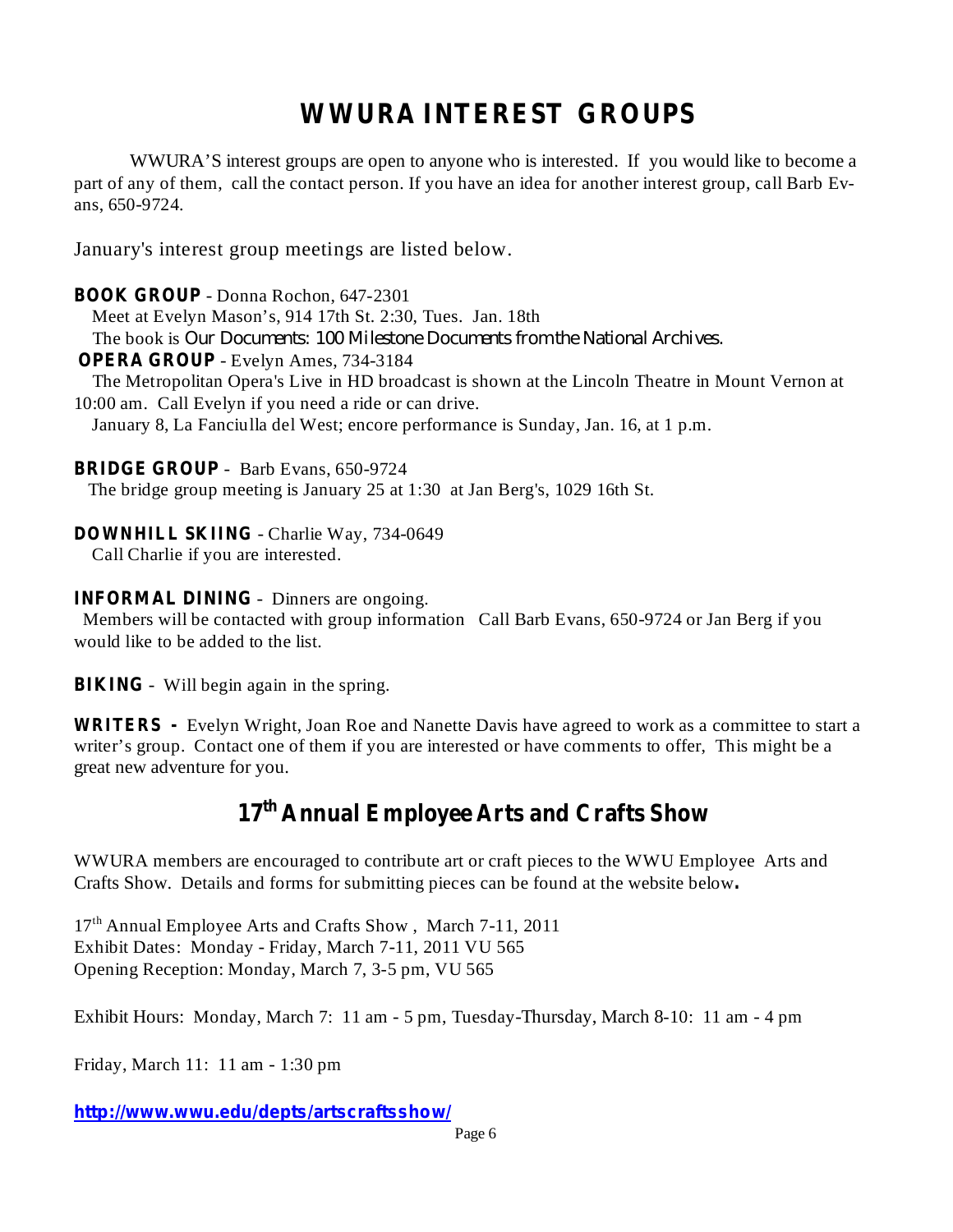#### **Book and Film Corner Lynne Masland**

After the holiday crush, a little relaxing, light reading seems in order for January. I've been enjoying the mystery series by Philip Craig set on Martha's Vineyard, an island off Cape Cod. Penned by retired Wheelock College English professor Craig, the series of twenty books features amateur detective J.W. Jackson, a retired Boston police officer, who enjoys the fine but simple things in life: freshly caught seafood, cooking, good friends, family, outdoor showers, and a job well done. Somehow crime comes to him even on an idyllic island and he's embroiled in one murder after another as he finds lost African art treasures, solves the mystery of a drowned teenaged girl, and helps protect the daughter of a visiting President. Among the titles: *A Deadly Vineyard Holiday, Vineyard Enigma, and Dead in Vineyard Sand.*

For more serious reading, there's *The Lemon Tree: An Arab, A Jew, and the Heart of the Middle* by Sandy Tolan. Nominated for the National Book Critics Circle Award, the non-fiction narrative *East,*probes the history of the Palestinian-Israeli conflict through the four-decade friendship between Palestinian Bashir Khairi and Israeli Dalia Eshkenazi and their competing claims to contested ground.

## **Why All the Earthquakes? Fall Luncheon, February 18, 2011**

## **Talk by Jackie Caplan-Auerbach Geology Dept** , .

During the first few months of 2010 it seemed that you could not pick up a newspaper without reading about a catastrophic earthquake. In January, the city of Port au Prince, Haiti was devastated by a magnitude 7 earthquake and in March a magnitude 8.8.event rocked southern Chile, moving the city of Conception a full 10 feet to the west. Large earthquakes were recoded in Tibet, southern California and Sumatra. Is this level of activity unusual? Are these earthquakes somehow linked? What does this mean of earthquake hazard in Cascadia?

The presentation will provide an overview of global seismicity, describing where earthquakes occur. The causes and effects of earthquakes will be described with an emphasis on how local geology affects a region's response to ground shaking. We will discuss why the Haiti earthquake was 500 times smaller than the Chile event yet resulted in 500 times more fatalities. Because the Pacific Northwest is one of the few regions in the world capable of generating a magnitude 9 earthquake, it is important that we understand our local seismic hazard and how we can live safely in earthquake territory..

Jackie Caplan-Auerbach is an associate professor of geophysics in Western Washington's Geology Department. She is a seismologist whose research focuses on earthquakes associated with volcanic processes and landslides. Caplan-Auerbach is a graduate of Yale University and University of Hawaii, after which she spent five years participating in volcano monitoring with the Alaska Observatory. At WWU she teacher courses in geophysics , seismology, geological oceanography and mantle dynamics. She is the mother of 5-year old twins who can already identify quartz and sandstone and know that masonry is a poor choice for construction in earthquake territory

## **Reservation Form for Fall Luncheon**

Time: 11:30, Friday, February 18. 2011

Place Northwood Hall (behind Northside Restaurant) 3240 Northwest Avenue

Cost: \$15 for WWURA members/spouses and \$18 for guests

| Name(  | Amount enclosed |
|--------|-----------------|
| ______ | _______         |

Please send reservation form and check (payable to WWURA) by February 10 to Margaret Loudon, 2611 Mill Ave, Bellingham, WA 98225. Phone 733-6052 for information.